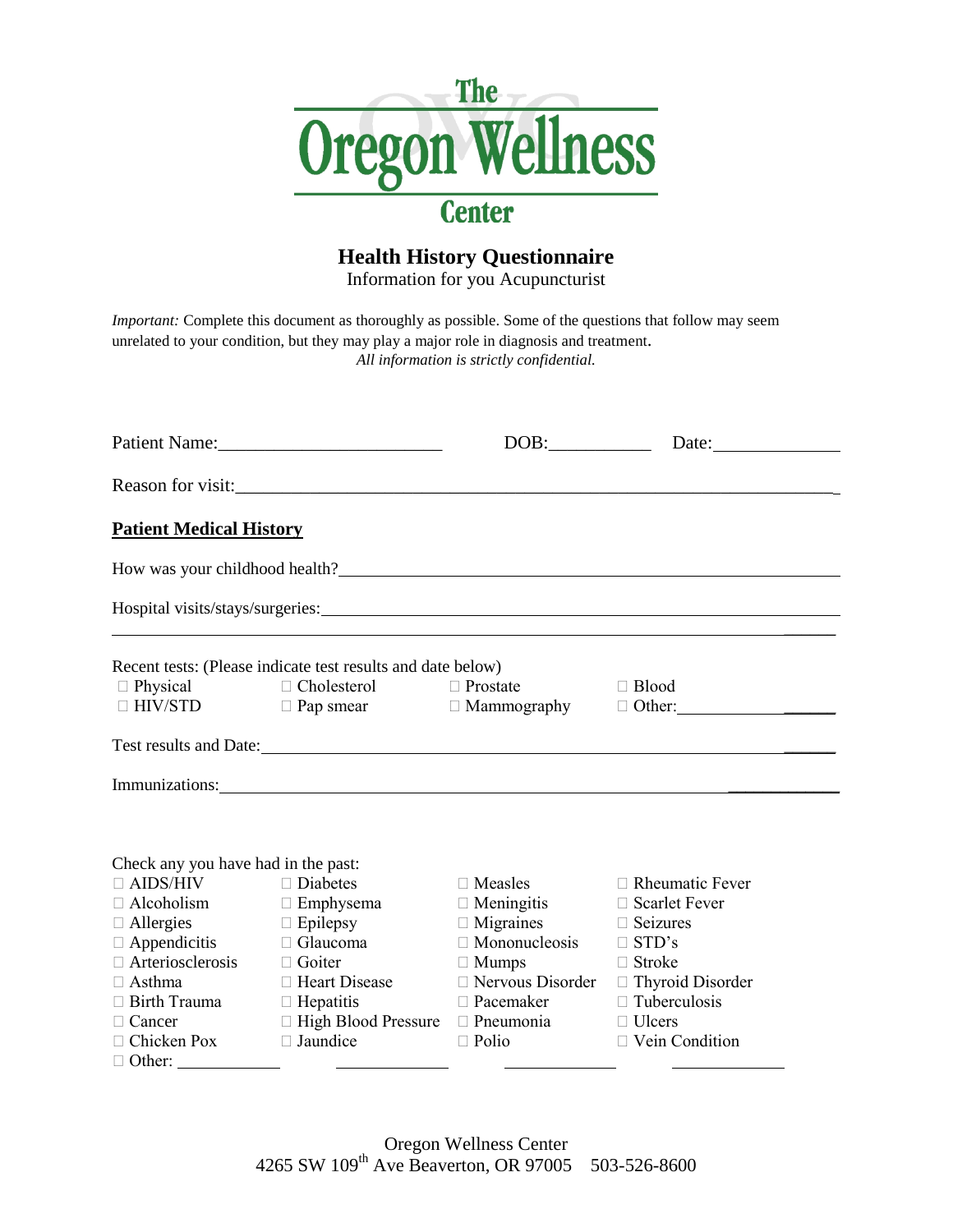## **Patient Profile**

Please check the following that currently pertain to you (if you have symptoms in the following categories, it indicates that you have a problem with that organ function):

| Temperature: (Kidney Function)              |                                                             |                                                                                    |                               |
|---------------------------------------------|-------------------------------------------------------------|------------------------------------------------------------------------------------|-------------------------------|
| □ Cold hands                                | $\Box$ Cold fingers                                         | $\Box$ Cold feet                                                                   | $\Box$ Cold toes              |
| $\Box$ Sweaty hands                         | $\Box$ Sweaty feet                                          | $\Box$ Hot body temp.                                                              | $\Box$ Heat in the hands/feet |
| $\Box$ Afternoon flushes                    | $\Box$ Night sweats                                         | $\Box$ Cold body temp.                                                             | $\Box$ Heat in the chest      |
| $\Box$ Hot flashes                          | $\Box$ Thirst                                               | $\Box$ Perspire easily                                                             | $\Box$ Lack of perspiration   |
| □ Take water to bed                         |                                                             |                                                                                    |                               |
| Energy: (Lung, Spleen, Kidney Function)     |                                                             |                                                                                    |                               |
| $\Box$ General weakness                     | $\Box$ Shortness of breath                                  |                                                                                    |                               |
| $\Box$ Easily catch colds                   | $\Box$ Low energy                                           | $\Box$ Difficulty keeping eyes open in daytime<br>$\Box$ Feel worse after exercise |                               |
|                                             |                                                             |                                                                                    |                               |
| Blood: (Liver, Spleen, Heart)               |                                                             |                                                                                    |                               |
| $\Box$ Dizziness                            | $\Box$ See floating black/gray spots in vision              |                                                                                    |                               |
| <b>Heart Function:</b>                      |                                                             |                                                                                    |                               |
| $\Box$ Palpitations                         | $\Box$ Anxiety                                              | $\Box$ Sores on the tip of the tongue                                              |                               |
| $\Box$ Restlessness                         | $\Box$ Mental confusion                                     | $\Box$ Chest pain traveling to shoulder                                            |                               |
| $\Box$ Frequent dreams                      | $\Box$ Vivid dreams                                         | $\Box$ Wake un-refreshed                                                           |                               |
| □ Drink coffee (# of cups per week: <u></u> |                                                             |                                                                                    |                               |
|                                             |                                                             |                                                                                    |                               |
| <b>Lung Function:</b>                       |                                                             |                                                                                    |                               |
| $\Box$ Cough                                | $\Box$ Nose bleeds                                          | □ Nasal discharge (color: <u>View</u>                                              |                               |
| $\Box$ Dry mouth                            | $\Box$ Dry throat                                           | $\Box$ Sinus congestion                                                            |                               |
| $\Box$ Dry nose                             | $\Box$ Dry skin                                             | $\Box$ Allergies (to what:                                                         |                               |
| $\Box$ Sneezing                             | □ Headache                                                  | $\Box$ Alternating fever and chills                                                |                               |
| $\Box$ Stiff neck                           | $\Box$ Stiff shoulders                                      | $\Box$ Generalized achy feeling                                                    |                               |
| $\Box$ Sore throat                          | $\Box$ Melancholy                                           | $\Box$ Difficulty breathing                                                        |                               |
| $\Box$ Sadness                              | $\Box$ Smoke cigarettes (# of cigarettes per day $\Box$     |                                                                                    |                               |
| <b>Spleen Function:</b>                     |                                                             |                                                                                    |                               |
| $\Box$ Low appetite                         | $\Box$ Fatigue after eating                                 | $\Box$ Abrupt weight gain                                                          |                               |
| $\Box$ Abrupt weight loss                   | $\Box$ Abdominal bloating                                   | $\Box$ abdominal gas                                                               |                               |
| $\Box$ Bruise easy                          | $\Box$ Hemorrhoids                                          | $\Box$ gurgling noise in stomach                                                   |                               |
| $\Box$ Pensive                              | $\Box$ Over-thinking                                        | □ Prolapsed organs (which organ?                                                   |                               |
| $\Box$ Worry                                |                                                             |                                                                                    |                               |
|                                             |                                                             |                                                                                    |                               |
|                                             | Spleen, Stomach, Large Intestine, Small Intestine Function: |                                                                                    |                               |
| $\Box$ Loose stools                         | $\Box$ Constipated                                          | $\Box$ incomplete bowel movements                                                  |                               |
| $\Box$ Diarrhea                             | $\Box$ Blood in stool                                       | $\Box$ Mucous in stool                                                             |                               |
| $\Box$ Undigested food in stool             |                                                             |                                                                                    |                               |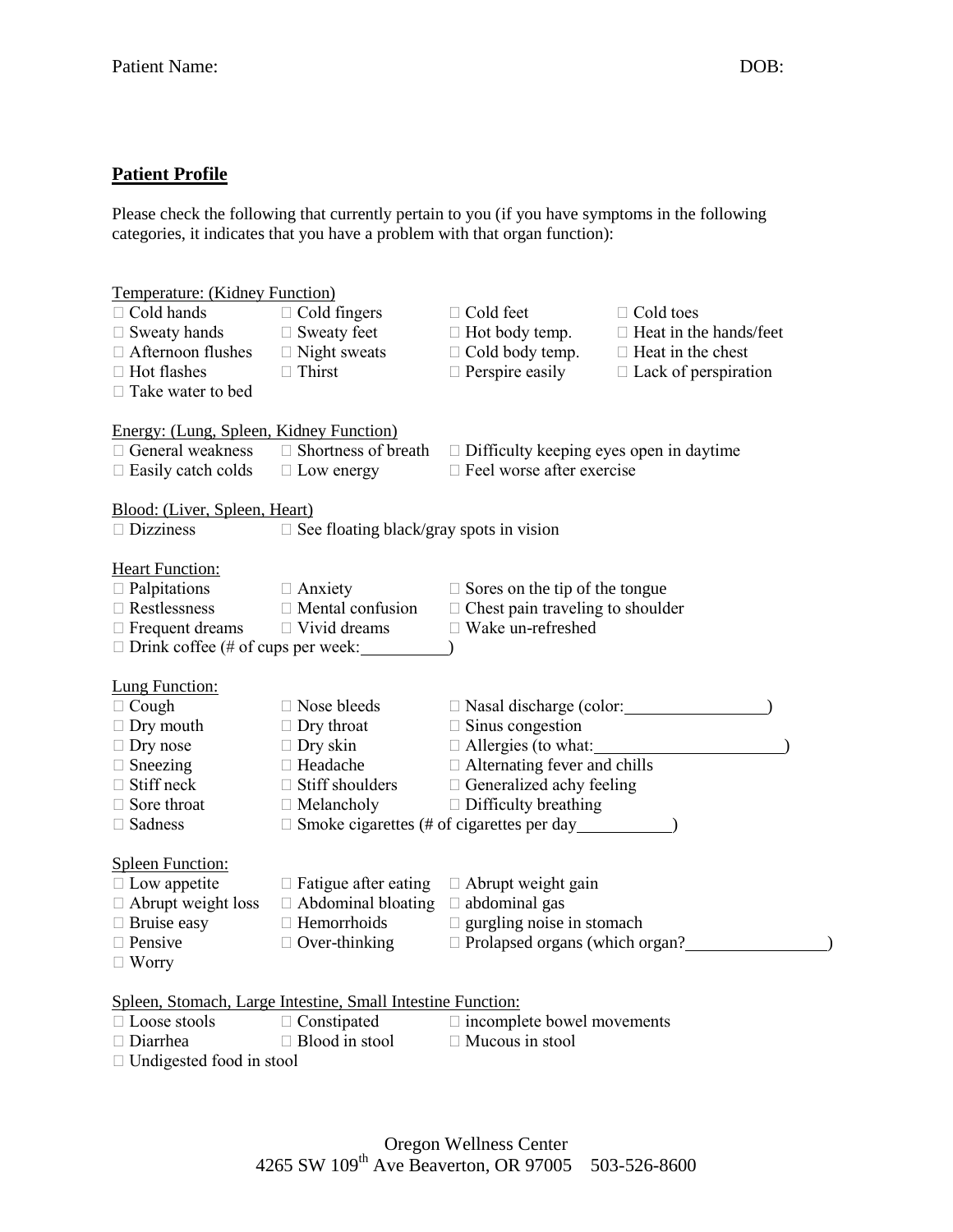| Dampness trapped in the body:                       |                            |                                                                                                         |  |
|-----------------------------------------------------|----------------------------|---------------------------------------------------------------------------------------------------------|--|
| $\Box$ Heavy Head                                   | $\Box$ Mental sluggishness | $\Box$ General sensation of heaviness/weighted down                                                     |  |
| $\Box$ Mental fogginess                             | $\Box$ Swollen hands       | $\Box$ Swollen feet                                                                                     |  |
| $\Box$ Swollen joints                               | $\Box$ Chest congestion    | $\Box$ Nausea                                                                                           |  |
| $\Box$ Snoring                                      |                            |                                                                                                         |  |
|                                                     |                            |                                                                                                         |  |
| <b>Stomach Function:</b>                            |                            |                                                                                                         |  |
| $\Box$ Large appetite                               | $\Box$ Bad breath          | $\Box$ Burning sensation after eating                                                                   |  |
| $\Box$                                              |                            |                                                                                                         |  |
|                                                     |                            |                                                                                                         |  |
| Mouth (canker) sores $\Box$ Heartburn               |                            | $\Box$ Bleeding, swollen or painful gums                                                                |  |
| $\Box$ Acid regurgitation $\Box$ Ulcer              |                            | $\Box$ Belching                                                                                         |  |
| $\Box$ Hiccoughs                                    | □ Stomach Pain             | $\Box$ Vomiting                                                                                         |  |
|                                                     |                            |                                                                                                         |  |
| Liver, Gall Bladder Function:                       |                            |                                                                                                         |  |
| $\Box$ Chest pain                                   |                            | $\Box$ Bitter taste in mouth $\Box$ Alternating diarrhea and constipation                               |  |
| $\Box$ Anger easily                                 | $\Box$ Frustration         | $\Box$ Tight sensation in chest                                                                         |  |
| $\Box$ Depression                                   | $\Box$ Irritable           | $\Box$ Frequently unable to adapt to stress                                                             |  |
| $\Box$ Skin rashes                                  | $\Box$ Tingling sensations | □ Headache on top of head                                                                               |  |
| $\Box$ Numbness                                     | $\Box$ Muscle cramping     | $\Box$ Muscle spasms/twitching                                                                          |  |
| $\Box$ Seizures                                     | $\Box$ Convulsions         | $\Box$ Lump in throat                                                                                   |  |
| $\Box$ Gall stones                                  | $\Box$ Shoulder tension    | $\Box$ Shoulder-limited range of motion                                                                 |  |
| $\Box$ Drink alcohol                                |                            |                                                                                                         |  |
| $\Box$ High pitched ringing in ears                 |                            |                                                                                                         |  |
|                                                     |                            |                                                                                                         |  |
| <b>Eyes: (Liver Function)</b>                       |                            |                                                                                                         |  |
| $\Box$ Itchy $\Box$ Bloodshot                       | $\Box$ Hot                 | $\Box$ Dry $\Box$ Watery                                                                                |  |
|                                                     |                            | $\Box$ Gritty $\Box$ Blurry vision $\Box$ Near-sighted $\Box$ Far-sighted $\Box$ Decreased night vision |  |
|                                                     |                            |                                                                                                         |  |
| Kidney, Urinary Bladder Function:                   |                            |                                                                                                         |  |
| $\Box$ Kidney stones                                | $\Box$ Bladder infections  | $\Box$ Lack of bladder control                                                                          |  |
| $\Box$ Easily broken bones $\Box$ Frequent cavities |                            | $\Box$ Low back pain                                                                                    |  |
| $\Box$ Weak knees                                   | □ Sore Knees               | $\Box$ Cold sensations in knees                                                                         |  |
| $\Box$ Excessive hair loss                          | $\Box$ Memory problems     | $\Box$ Low-pitched ringing in ears                                                                      |  |
| $\Box$ Fear                                         | $\Box$ Easily startled     | $\Box$ Wake at night to urinate                                                                         |  |
|                                                     |                            |                                                                                                         |  |
| Urination:                                          |                            |                                                                                                         |  |
| □ Normal Color                                      | $\Box$ Dark yellow         | $\Box$ Clear, no color                                                                                  |  |
| $\Box$ Reddish                                      | $\Box$ Cloudy              | $\Box$ Scanty                                                                                           |  |
| □ Profuse                                           | $\Box$ Strong odor         | $\Box$ Burning                                                                                          |  |
| $\Box$ Painful                                      | $\Box$ Discharge           | $\Box$ Difficult                                                                                        |  |
| $\Box$ Urgent                                       | $\Box$ Frequent            |                                                                                                         |  |
|                                                     |                            |                                                                                                         |  |
|                                                     |                            |                                                                                                         |  |
|                                                     |                            |                                                                                                         |  |
| Libido: (Kidney Function)<br>$\Box$ Normal          | $\Box$ High                | $\Box$ Low                                                                                              |  |